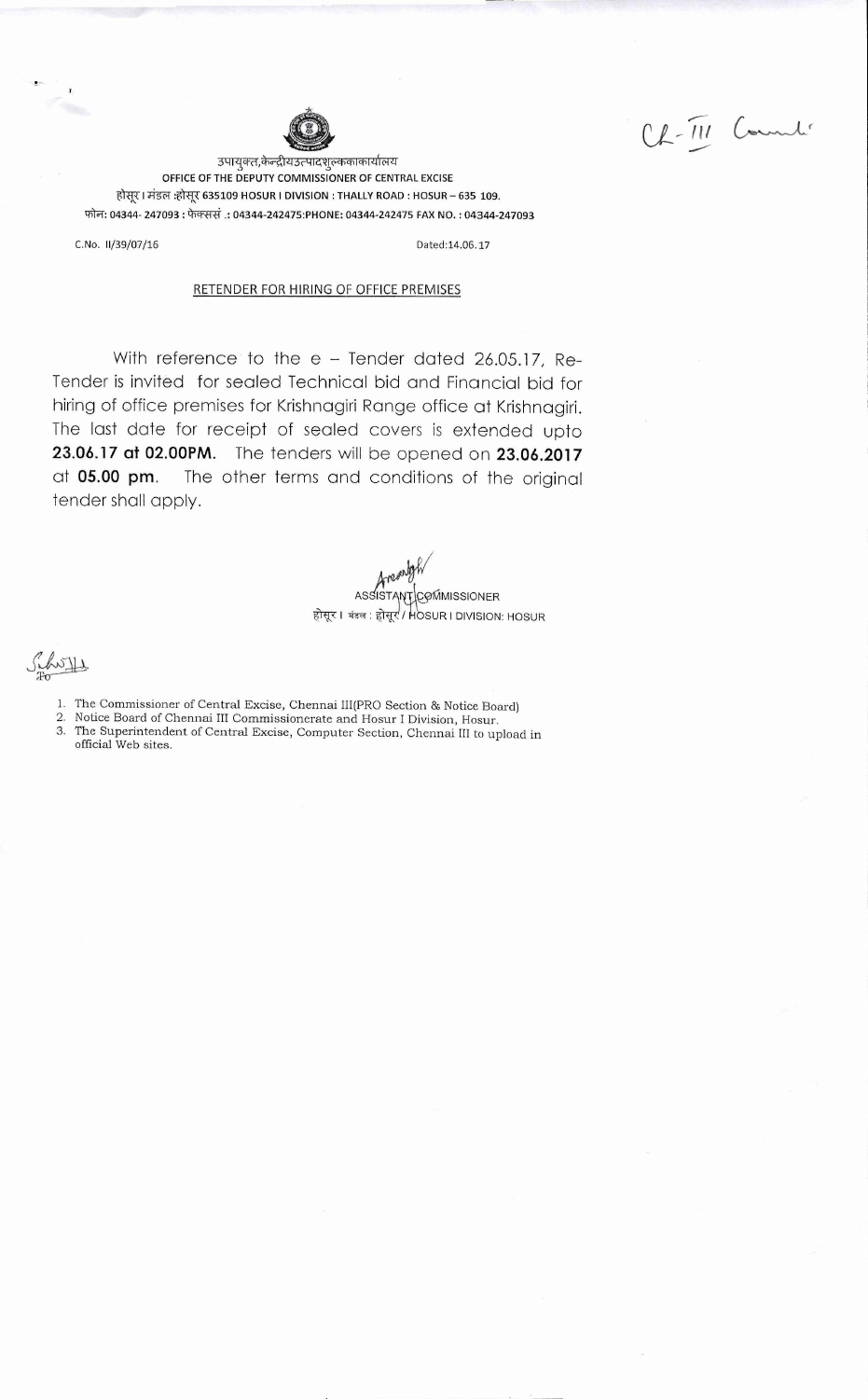## ANNEXURE-C

# FINANCIAL BID PROFORMA

| S <sub>1</sub> NO | Requirements                                                                                                                                                                                                                                                                                            | Remarks |
|-------------------|---------------------------------------------------------------------------------------------------------------------------------------------------------------------------------------------------------------------------------------------------------------------------------------------------------|---------|
|                   | Particulars of the Owner:<br>Name<br>(i)<br>(ii)<br>Address(es)<br>(iii)<br>Telephone Nos./Mobile Nos.<br>(iv)<br>Business (v) Residential<br>Tele $-$ fax No.<br>(v)<br>(vi)<br>PAN Number (Enclose photocopy of PAN Card)<br>(vii)<br>E-mail ids                                                      |         |
| 2                 | Detailed address of the premises offered for hire                                                                                                                                                                                                                                                       |         |
| 3                 | Total Carpet Area and Floor wise carpet area of the premises offered<br>for hire                                                                                                                                                                                                                        |         |
| $\overline{4}$    | Rent in Indian Rupees per month per Square feet of the carpet area<br>as mentioned in the Technical Bid (inclusive of parking charges, all<br>the Central / State Govt. Taxes / duties, etc., normal civil/ electrical<br>maintenance charges, etc., but exclusive of Service tax and<br>Municipal Tax) |         |
| 5                 | Rate of Common Area maintenance per Sq.Ft. on Carpet Area per<br>month, if any                                                                                                                                                                                                                          |         |
| 6                 | Any other conditions having financial implications relevant to the offer<br>of the building. Give details.                                                                                                                                                                                              |         |

I /We have read and understood the detailed terms and conditions applicable to the subject matter as supplied with the bid documents and agreed to abide by the same in totality.

It is hereby declared that the particulars of the building, etc. As furnished against the individual items are true and correct as per my /our knowledge and belief and in the event if any of the same being found to be not true, I/we shall be liable to such consequences / lawful action as the department may wish to take.

(Signature of legal owner/Power of Attorney Holder)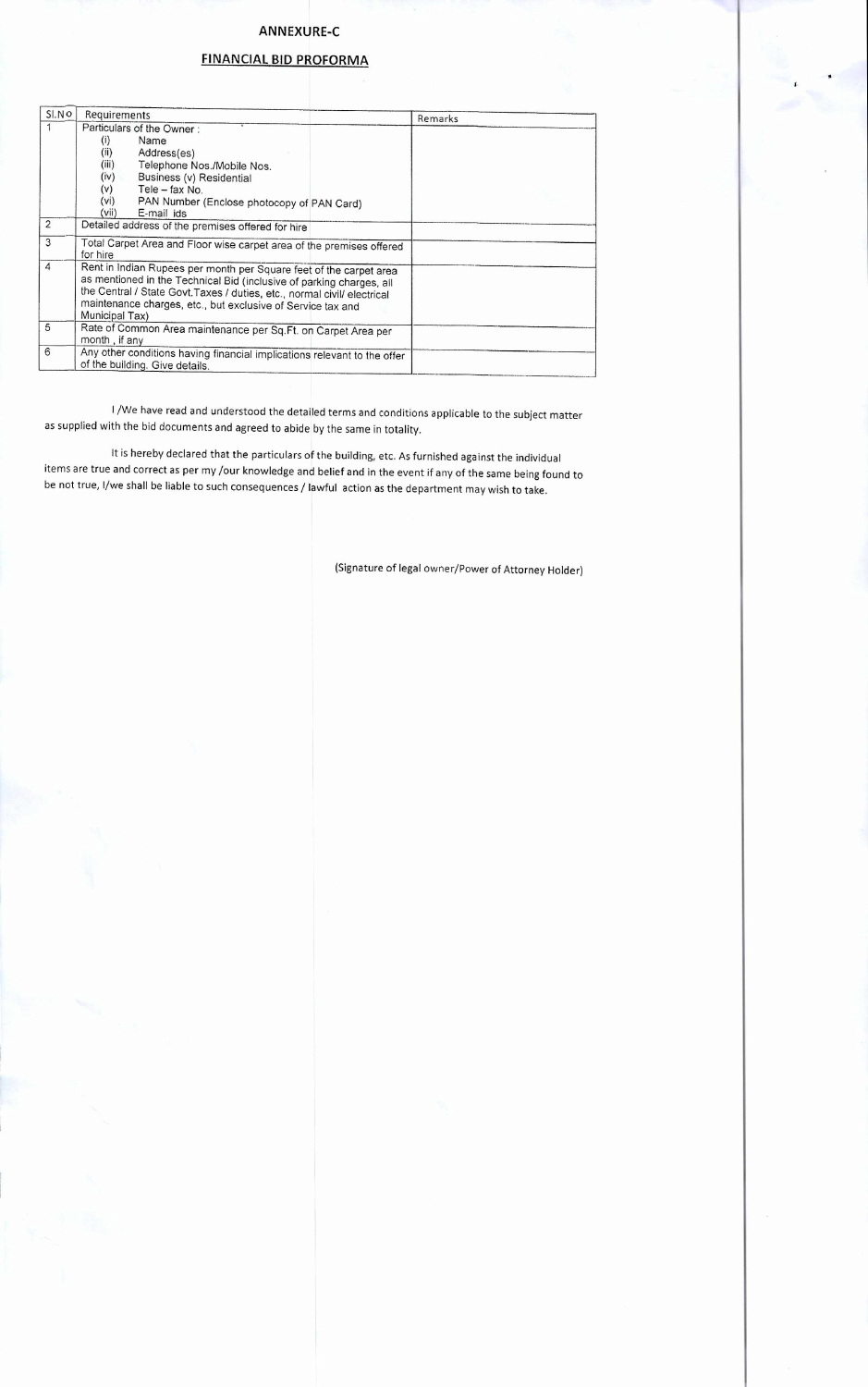|              | TECHNICAL BID FOR HIRING OF OFFICE ACCOMODATION                   |
|--------------|-------------------------------------------------------------------|
| $\mathbf{1}$ | Full particulars of the legal owner of the premises               |
|              | (i)<br>Name                                                       |
|              | (iii)<br>PAN                                                      |
|              | (iii)<br>Office Address & Telephone No.                           |
|              | (iv)<br>Residence address & Telephone No.                         |
|              | (v)<br>Mobile No.                                                 |
|              | (vi)<br>Tele Fax<br>& E-mail                                      |
| 2.           | In case the bid is not submitted by the legal owner               |
|              | (i)<br>Full particulars of person(s) offering the premises on     |
|              | rent / lease                                                      |
|              | (ii)<br>Relationship with the legal owner (enclosed power         |
|              | of attorney also if the applicant is other than owner)            |
| 3.           | Complete Address and location of the building                     |
|              |                                                                   |
|              |                                                                   |
| 4.           | Details of premises                                               |
|              | No. of floors<br>(i)                                              |
|              | (ii)<br>In case the premises offered is in a multi-storied        |
|              | building having other tenants, specify the floor (s) in           |
|              | which the premises offered for hire is situated                   |
|              | (iii)<br>Total area in each floor including common area (i.e)     |
|              | Super Built up area (floor - wise built up area to be             |
|              | furnished)                                                        |
|              | (iv)<br>Carpet area in each floor (enclose certified sketch       |
|              | plan also)                                                        |
| 5.           | Particulars of occupancy certificate. Enclose attested / self-    |
|              | certified copy of occupancy certificate issued by Competent       |
|              | Authority in case of building whose construction is completed.    |
|              | In case of buildings under construction, the same should be       |
|              | submitted within 30 days of communication of acceptance of        |
|              | bid                                                               |
| 6.           | Whether accommodation offered for rent is free from litigation    |
|              | including disputes in regard to ownership, pending taxes / dues   |
|              | or like (enclose copy of Affidavit from owner or Power of         |
|              | Attorney holder)                                                  |
| 7.           | Space for vehicle parking available exclusively for the lessee    |
|              | (Sq.ft)                                                           |
| 8.           | Whether premises located on Commercial / Market or                |
|              | residential area                                                  |
| 90           | Whether Municipal permission to construct premises obtained       |
|              | Yes / No (enclose copy of the approved plan / drawing             |
| 10.          | Whether willing to carry out additions / alterations / repairs as |
|              | per specifications / plan given by the Lessee (Yes / No)          |
| 11.          | List of enclosures (attached)                                     |

Note: Use extra sheet wherever necessary

Name and Signature with stamp (if any) of Bidder or Authorized Signatory

 $\bar{z}$